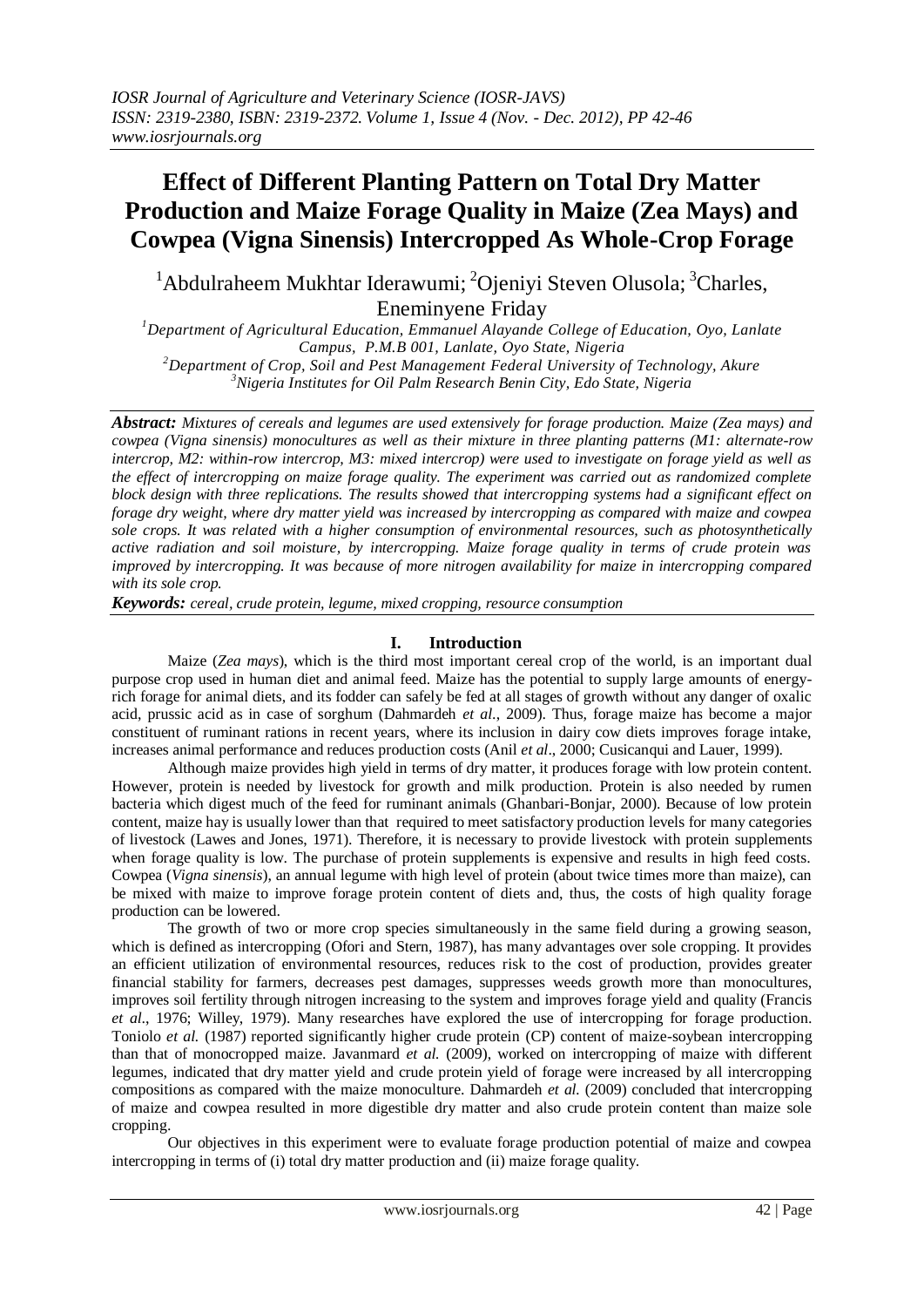## **II. Materials and methods**

A field experiment was conducted during the 2007 growing season on a farm at Emmanuel Alayande College of Education, Oyo, Lanlate Campus,(EACOED) Teaching and Research Farm, Lanlate, Southwest Nigeria. Lanlate lies between latitude  $7^0$  30<sup>0</sup>N and Longitude  $3^0$  52 E in the tropical rainforest belt. The experiment was established in a silt loam soil with pH 7.1. The previous crop was winter wheat which was harvested in May 18, 2006. After that, wheat straw was removed from field. The meteorological data were recorded from sowing date to the harvest of each treatment (Tab. 1.).

Five treatments (two monocultures and three mixtures of maize and cowpea) were included in the experiment as showed in Tab. 2. The experimental design was a randomized complete block (RCB) with three replications.

The intercrop composition was based on the replacement design (Snaydon, 1991), in which one maize plant was replaced by three cowpea plants. Total population of intercrop components were half of their sole crops. The plots size was 15m2 consist of six rows of 5m long. The rows were located 50 cm apart. Treatments were separated by a 2m buffer zone. The site of experiment was ploughed to 0.2 – 0.3 m depth after the removal of winter wheat straw, followed by harrowing prior to drilling the trial. All plots were fertilized with the same amount of fertilizer before sowing, containing 70 kg of N ha-1, 70 kg P2O5 ha-1 and 70 kg of K20 ha-1. Maize and cowpea were sown to a depth of approximately 7 and 5 cm respectively by hand in July 26, 2003. Seed rates of 10 and 38 seeds of maize and cowpea, respectively, per m2 were sown to allow for thinning down to an approximate plant population of 6.7 and 20 plants per m2. Photosynthetically active radiation (PAR) was measured two times during the growing season (55 and 70 days after sowing) between 12-14 hours on occasions. A Sun fleck ceptometer (model SF-80T) was used to measure above the plant canopy and the soil surface at 5 randomly selected locations within each plot. Mean values for each plot were then used to calculate the percentage of PAR intercepted by plant canopy. The soil water balance was expected to be influenced by different cropping systems. Soil water content at  $0 - 0.25$  m depth was determined on two occasions (55 and 70) days after sowing) during the growing season. Soil samples were taken from three locations within each plot and a well mixed sample was used to determine soil moisture content by gravimetric measurement. Soil temperature was also recorded at a depth of  $0 - 10$  cm below the surface on two occasions in all plots, using a soil thermometer.

Maize and cowpea were harvested simultaneously in a 1 m2 area of each plot in October 25, 2007. Plants were cut at 2cm above the soil surface and separated by hand into maize and cowpea. Plants were dried in the oven at 70 ºC for 48 h and weighed to record dry matter yield. Total N of maize in different cropping system was determined, using the Kjeldahl's method and crude protein (CP) was calculated by multiplying the N content by 6.25.

The analysis of variance of the data was carried out, using MSTATC software. Treatment mean differences were separated by the least significant difference (LSD) test at 0.05 probability level.

## **III. Results and discussions**

Percentage of PAR interception was significantly ( $P \le 0.05$ ) affected by cropping system (Tab. 3). The mean of PAR interception averaged over sampling dates by intercrop treatments and sole cropped cowpea were significantly ( $P \le 0.05$ ) higher than that of sole cropped maize. The mean percentage of PAR interception for the intercrop treatments and cowpea sole crop was similar at 55 days after sowing (DAS) and higher for intercrop treatment at 70 DAS (Tab. 3).

Soil temperature was significantly ( $P \le 0.05$ ) affected by cropping systems. At 55 DAS, the soil temperature for intercrop treatments and cowpea sole crop was significantly lower than that of sole cropped maize (Tab. 3). At 70 DAS, soil temperature under intercrop treatments was significantly ( $P \le 0.05$ ) lower than for maize and cow pea sole crops.

The moisture content of soil, determined by gravimetric method, was significantly ( $P \le 0.05$ ) influenced by cropping system (Tab. 3). Moisture content of soil in sole cropped wheat at two sampling dates was higher than for intercrop treatments and cowpea sole crop. However, there was no significant difference between maize and cowpea sole cropped at 55 DAS.

Dry weights of all three intercrops were significantly ( $P \le 0.05$ ) greater than those of sole crops (Tab. 4) and exceeded the expected yield [(sole cowpea yield + sole maize yield) / 2]. There were no significant differences between intercrops grown with different planting patterns. Maize sole crop produced significantly greater dry weight than cowpea sole crop. The mean dry weight averaged over intercrops was 1.7 and 1.2 times that of sole cow pea and maize, respectively (Tab. 4).

Total nitrogen uptake by maize was significantly ( $P \le 0.05$ ) affected by cropping system (Tab. 5). Nitrogen uptake by maize in intercropping was significantly greater than for sole maize. There were no significant differences betweens intercrops for N uptake by maize. The mean N uptake in intercrop plots were 1.34 time that of sole maize plots.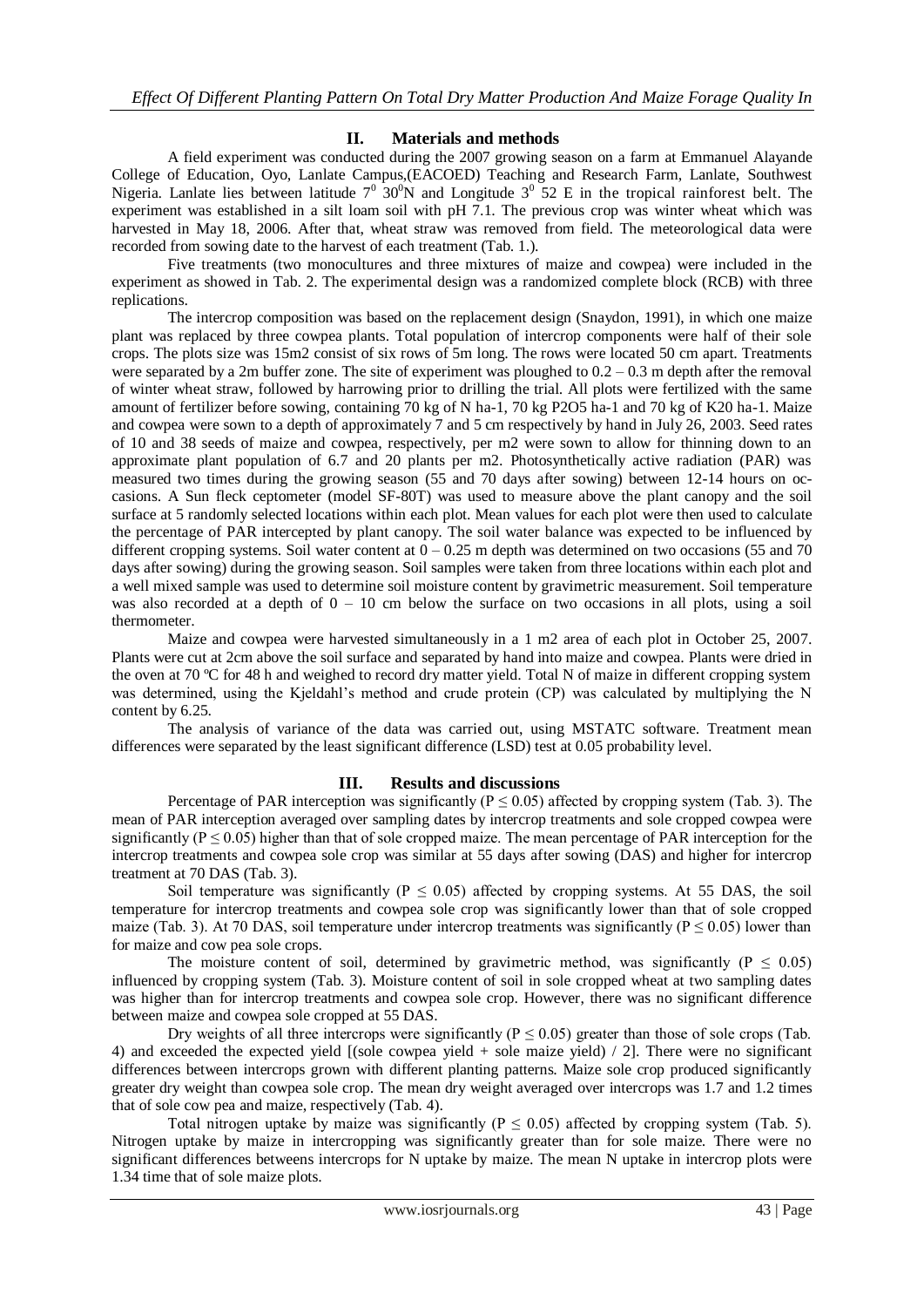Crude protein content (g kg-1 dry matter) of maize in intercrops was significantly ( $P \le 0.05$ ) greater than in maize sole crop. Crude protein of maize showed no significant differences between different intercrop planting patterns (Tab. 6). Therefore, forage quality of maize was higher in intercrops compared with its sole crop.

Differences in vertical arrangement of foliage and canopy architecture of intercrop components, may lead to more PAR interception by intercropping compared with sole crops (Keating and Carberry., 1993). More PAR interception by different intercropping systems has been rereported (Chand, 1997; Ghanbari-bonjar, 2000; Midmore *et al*., 1998). PAR interception seems to play a relatively important role in determining total intercrop productivity. High light interception by intercrops caused higher shading and, therefore, lowers soil temperature, which agrees with the finding of Harris and Natarajan (1987) who suggested that the micro climate within the canopy of cropping systems were altered, so that shading reduced canopy temperature. Thus, it seems that percent of light interception by canopies would be a major factor affecting soil temperature.

Intercropping may be more efficient at exploiting a larger total soil volume if component crops have different rooting habits, especially depth of rooting (Ahlawat *et al*., 1985). Lower soil moisture content in intercrops treatments compared to sole crop could not be due to higher evaporation from the soil surface, because soil temperatures under intercrops were lower than sole crops (tab. 3). One explanation for more water extraction with intercrops could be as a result of more soil exploration by root system of intercrop, resulting in a drier soil profile compared to that for sole crop.

The morphological and physiological differences among intercrop components result in their ability to occupy different niches. Thus, environmental resources could be more efficiently utilized and converted to biomass by mixed stands of crops than by pure stands. Therefore, in the present experiment, more PAR interception and also a greater water extract (Tab. 3) by intercrops could be the major reason for the greater dry weight observed for intercropping over sole cropping. Greater resource use by intercrops was considered as the biological basis for obtaining yield advantages (Willey, 1979; Keating and Carberry, 1993).

The system of intercropping is an important factor which affects the quantity on N fixed by legumes (Rerkasem *et al*., 1988). The differences in the depth of rooting, lateral root spread and root densities are some of the factors that affect competition between the component crops in an intercropping system for nutrients. The cereal component, maize in this experiment, usually is taller, has a faster growing or more extensive root system, particularly a larger mass of fine roots and is competitive for soil nitrogen (Carr *et al*., 1998; Carruthers *et al*., 2000). This forces the legumes component, cowpea in this experiment, to fix N from the atmosphere (Jensen, 1996; Huaggaard-Nielson *et al*, 2001). This is expressed as a facilitative effect of intercrop components, meaning that maize and cowpea have complementary effect in consuming nitrogen. Maize receives its required nitrogen from soil and cowpea from biological fixation of atmospheric N. in intercrops, it prepares maize with more nitrogen, leading to more N uptake, and therefore, more crude protein of maize in intercropping compared with its sole crop. Thus, forage quality of maize was improved by intercropping due to more nitrogen availability for maize in intercropping.

## **IV. Conclusions**

Forage dry weights achieved by the intercrops were greater than those by either maize or cowpea sole crops. The results of this experiment could provide some quantitative evidence for the hypothesis that greater environmental resources consumption (such as PAR and soil moisture) by intercrops is a primary cause of yield advantages. Intercropping resulted in higher maize forage quality, because of more N supply for maize, induced by complementary interaction between maize and cowpea in intercropping for N consumption.

#### **References**

- [1] **Ahlawat, I. P., A. Singh and R. P. Sharma (1985).** Water and nitrogen management in wheat-lentil intercropping system under late-season condition. Journal of Agricultural Science. 105: 697-701.
- [2] **Anil, L., j. Park and R. H. Phipps (2000).** The potential of forage-maize intercrops in ruminant nutrition. Animal Feed Science and Technology. 85: 157-164.
- [3] **Carr, P. M., G. B. Martins, J. S. Caton and W. W. Poland (1998).** Forage and N yield of barley-pea and oat-pea intercrops. Agronomy Journal. 90:79-84.
- [4] **Carruthers, K., B. Prithiviraj, O. Fe, D. Cloutler, R. C. Martin and D. L. Smith (2000).** Intercropping corn with soybean, lupin and forages: Yield component responses. European Journal of Agronomy. 12:163-115.
- [5] **Chand, S. P. (1997).** Effect of time planting of traditional potato varieties on yield of intercropped potato-maize in the hills of Nepal. PhD thesis. Wye College. University of London.
- [6] **Cusicanqui, A. and J. G. Lauer (1999).** Plant density and hybrid influenced on corn forage yield and quality. Agronomy Journal.  $91:911-915$
- [7] **Dahmardeh, M., A, Ghanbari, B. Syasar and M. Ramroudi (2009).** Effect of intercropping maize with cowpea on green forage yield and quality evaluation. Asian Journal of Plant Science. 8(3):235-239.
- [8] **Francis, C. A., C. A. Flor and S. R. Temple (1976).** Adapting varieties for intercropping systems in the tropics. In: Papendick R. I., P. A. Sanches and G. B. Triplett. (eds). Multiple cropping. Special publication number 27. Pp. 235-253. Madison. American Society of Agronomy.
- [9] **Ghanbari-Bonjar. A. (2000).** Intercropped wheat and bean as a low-input forage. PhD thesis. Wye College. University of London.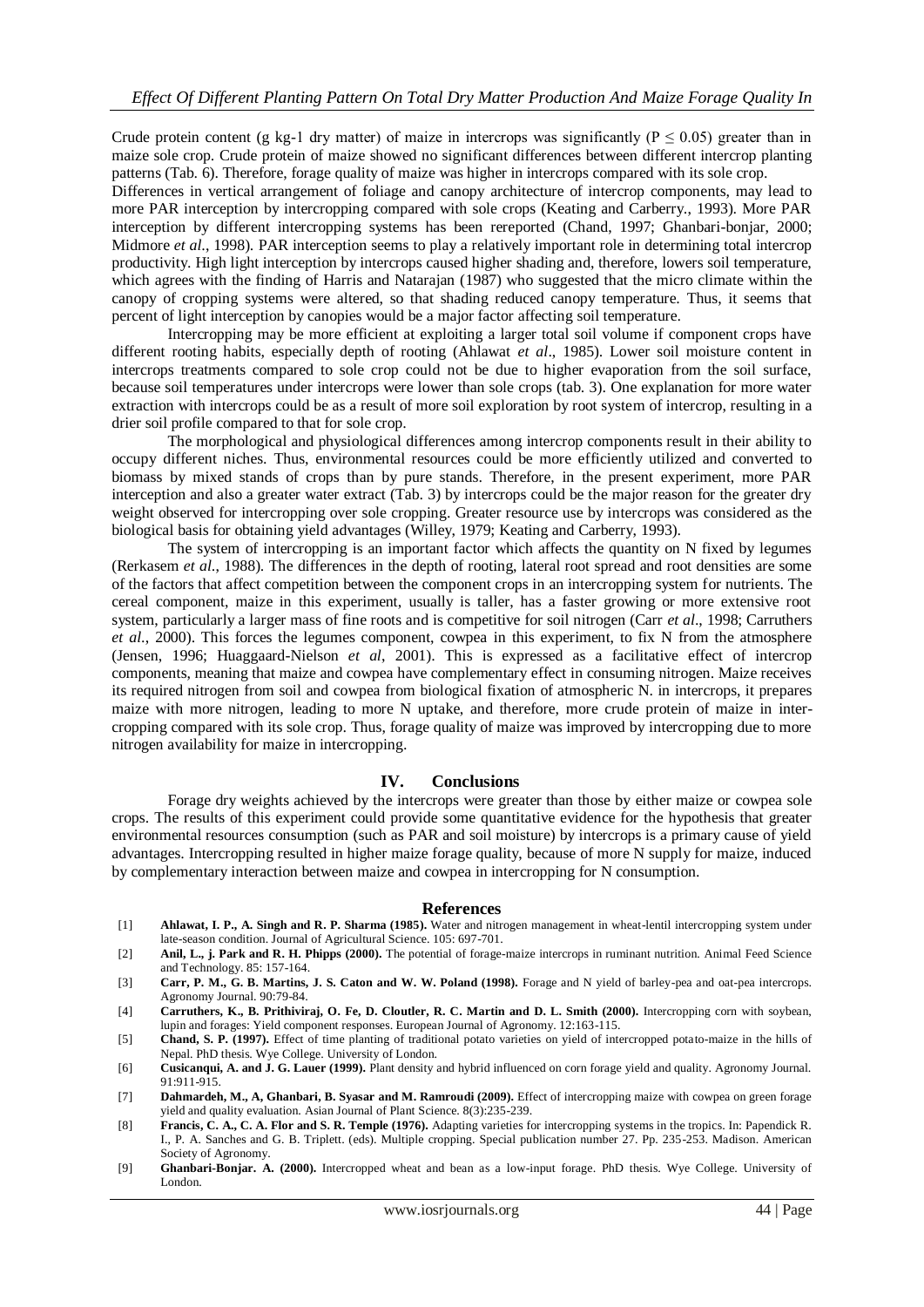- [10] **Hauggaard-Nieson, H., P.Ambus and E. S. Jensen (2001).** Temporal and spatial distribution of roots and competition for nitrogen in pea-barley intercrops. A field studies employing 23 P techniques. Plant and Soil. 236:63-74.
- [11] **Javanmard, A., A. Dabbagh Mohammadi-Nasab, A. Javanshir, M. Moghaddam and H. Janmohammadi (2009).** Forage yield and quality in intercropping of maize with different legumes as double-cropped. Journal of Food, Agriculture and Environment. 7(1):163-166.
- [12] **Jensen, E. S. (1996).** Grain yield, symbiotic N2 fixation and interspecific competition for inorganic N in pea-barley intercrops. Plant and Soil. 182(1): 25-38.
- [13] **Keating, B. and P. Carberry (1993).** Resource capture and use in intercropping: Solar radiation. Field Crops Research. 34: 273- 301.
- [14] **Lawes, D. A. and D. I. H. Jones (1971).** Yield, nutritive value and ensiling characteristics of whole-crop spring cereals. Journal of Agricultural Science. 76:497-485.
- [15] **Midmore, D. J., J. Raco and D. Berrios (1988).** Potato in hot tropics. IV. Intercropping with maize and the influence of shade on potato micro-environment and crop growth. Field Crops Research. 18:141-157.
- [16] **Ofori, F. and W. R. Stern (1987).** Cereal-legume intercropping systems. Advance in Agronomy. 41:41-90.
- [17] **Rerkasem, B., K. Rerkasem, M. B. Peoples, B. F. Herrigde and F. J. Bergersen (1998).** Measurement of N2 fixation in maizerice bean intercrops. Plant and Soil. 108:125-135.
- [18] **Snaydon, R. W. (1991).** Replacement and additive designs for competition studies \. Journal of Applied Ecology. 28: 934-946.
- [19] **Toniolo, L., M. Sattin and G. Mosca (1987).** Soyabean–maize intercropping for forage. Eurosoya. 5:73-78.
- [20] **Willey, R. W. (1979).** Intercropping: its importance and research needs. Part Π. Agronomy and research approaches. Field Crops Research. 32: 1-10.

## **Table 1. Meteorological data for maize-cowpea intercropping area in 2007**

| Twore it history organism when for theme compon meet or opping an en in 2007 |      |      |                                                                         |     |
|------------------------------------------------------------------------------|------|------|-------------------------------------------------------------------------|-----|
| Month                                                                        |      |      | Minimum temp (°C) Maximum temp (°C) Relative humidity (%) Rainfall (mm) |     |
| July                                                                         | 31   | 46   | 26                                                                      | NR  |
| August                                                                       | 27.2 | 43.2 | 20                                                                      | NR  |
| September 24.3                                                               |      | 39.3 | 24                                                                      | NR  |
| October                                                                      | 16.6 | 29.4 | 34                                                                      | 1.4 |
| no roinfoll                                                                  |      |      |                                                                         |     |

NR: no rainfall

## **Table 2. The description of experimental treatments**

| Treatment      | Description             |
|----------------|-------------------------|
| Cр             | Sole cowpea             |
| C              | Sole maize              |
| M <sub>1</sub> | Alternate-row intercrop |
| M <sub>2</sub> | Within-row intercrop    |
| M <sub>3</sub> | Mixed intercrop         |
|                |                         |

#### **Table 3. Effect of different cropping system on PAR interception, soil temperature and soil moisture content**

| Cropping        | PAR               | interception  | Soil              | temperature       | Soil              | moisture      | content |
|-----------------|-------------------|---------------|-------------------|-------------------|-------------------|---------------|---------|
| system          | $(\%)$            |               | $({}^{\circ}C)$   |                   | $(\%)$            |               |         |
|                 |                   | 55 DAS 70 DAS | 55DAS 70DAS       |                   |                   | 55 DAS 70 DAS |         |
| Cp              | 63.8a             | 71.3b         | 28.0a             | 28.9b             | 15.9 <sub>b</sub> | 71.3b         |         |
| M1              | 69.4a             | 98.2a         | 28.3a             | 27.6a             | 9.4a              | 98.2a         |         |
| M <sub>2</sub>  | 66.4a             | 97.5a         | 27.9a             | 27.5a             | 11.5a             | 97.5a         |         |
| M <sub>3</sub>  | 64.2a             | 97.1a         | 27.1a             | 26.5a             | 12.2a             | 97.1a         |         |
| C               | 32.3 <sub>b</sub> | 62.1c         | 30.5 <sub>b</sub> | 30.0 <sub>b</sub> | 16.8b             | 62.1c         |         |
| LSD at $0.05\%$ | 7.30              | 2.90          | 1.39              | 1.21              | 3.50              | 2.90          |         |
|                 |                   |               |                   |                   |                   |               |         |

*Different letters in each column indicate significance at P ≤ 0.05; Cp: sole cow pea; M1: alternate-row intercrop; M2: within-row intercrop; M3: mixed intercrop; C: sole maize*